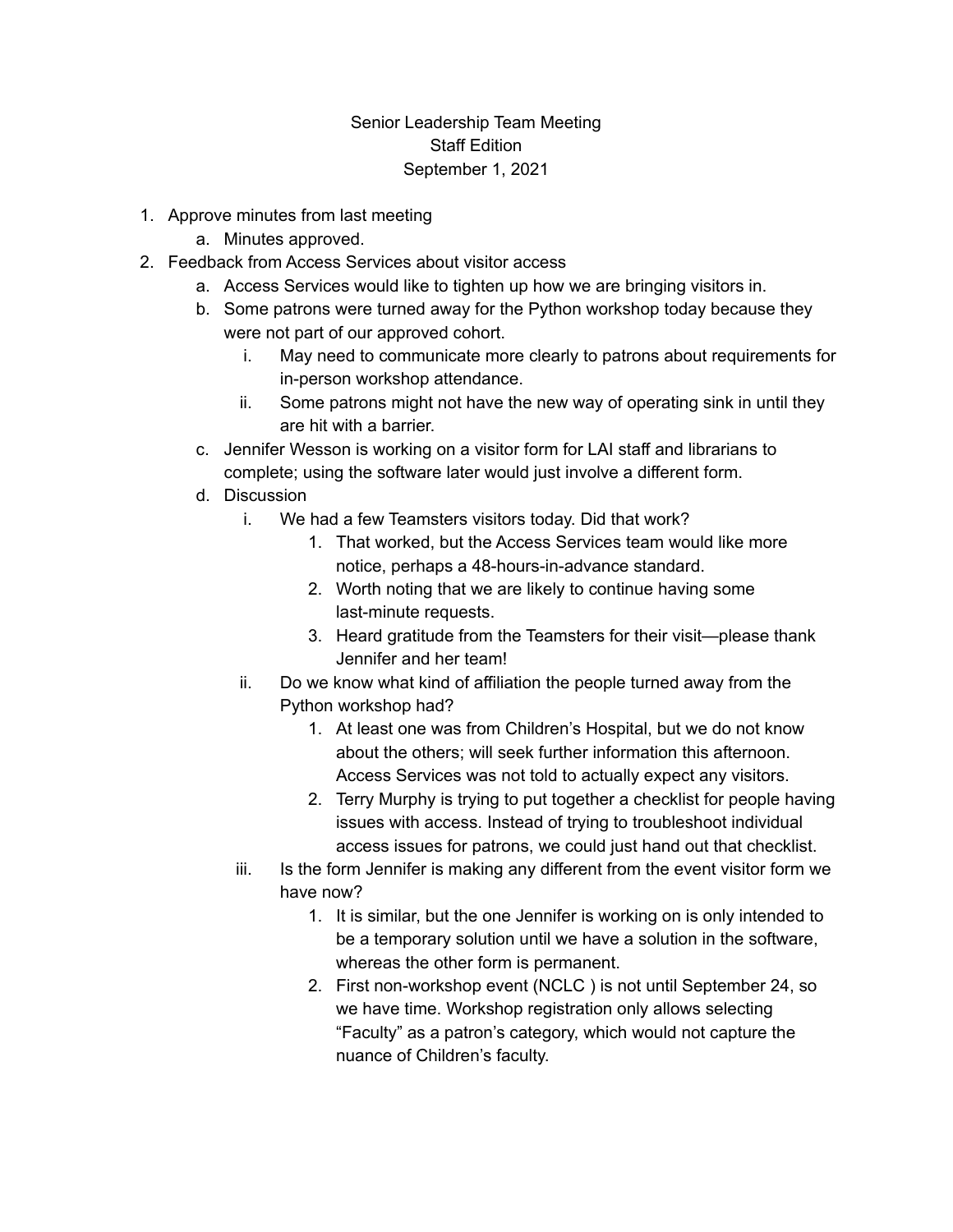- 3. Some questions remain, e.g. about what we are deciding to offer in-person vs. hybrid vs. online, as well as whether the form for instructors to fill out should be tweaked at all.
- 3. Goal-setting for FY22?
	- a. HRMD email timeline:
		- i. Performance Period: July 1, 2021 March 31, 2022
		- ii. Goals entered and approved: September 16, 2021
		- iii. Midpoint Check-in launch: November 2021 January 2022
		- iv. Final check-in launch: late March 2022
		- v. Merit awarded: July 1, 2022
	- b. We can formulate an organization-wide goal to push down around creating an individual goal that aligns with the draft LAI DEI Commitment, and we can message that we can fine-tune that goal as discussions proceed.
		- i. We have been interrogating this issue of specificity vs. aspiration, as we do not want to take away any of the aspiration around DEI by (over-)insisting on specificity. We can take this course of action as long as we communicate that the overall goal is in the aspirational bucket, and the specificity piece is left to be tailored as we proceed.
	- c. In addition to the organization-wide DEI goal, people should not have more than 1-2 individual goals; those goals should be aspirational or growth-oriented and make the organization better, as opposed to routine task-oriented.
		- i. In the training HRMD does about goal-setting, they do identify one goal that should be specific for the employee and supervisor that should revolve around skill-building and growth that is relevant to the position or the organization more generally.
		- ii. It would be helpful to have HR meet with each of the units' managers in small groups to discuss these goals and how they should be shaped.
		- iii. Please let Mafona know about appropriate times to join unit leadership team meetings.
- 4. Update from "Bash Safety and Facilities update"
	- a. Meeting attendees came from all over the university.
	- b. ~7000 RSVPs, expecting ~4500 actual attendees. Mark Stegmeier made clear that Kogan Plaza has a 3500 occupant limit. The Mayor's Office has approved closing H St during the event, which might impact occupancy limits. The permit requires that we park large trucks at the ends of the streets, and it was asked who should be worked with for that.
	- c. Equipment will begin coming in on Thursday morning, with lighting work on Friday and more work on Saturday. Noted that overnight security will be needed to guard the equipment from Thursday through Saturday, and it was asked who should be worked with for that.
	- d. There is no longer a plan to serve alcohol. More conversations to be had about whether bags will need to be searched.